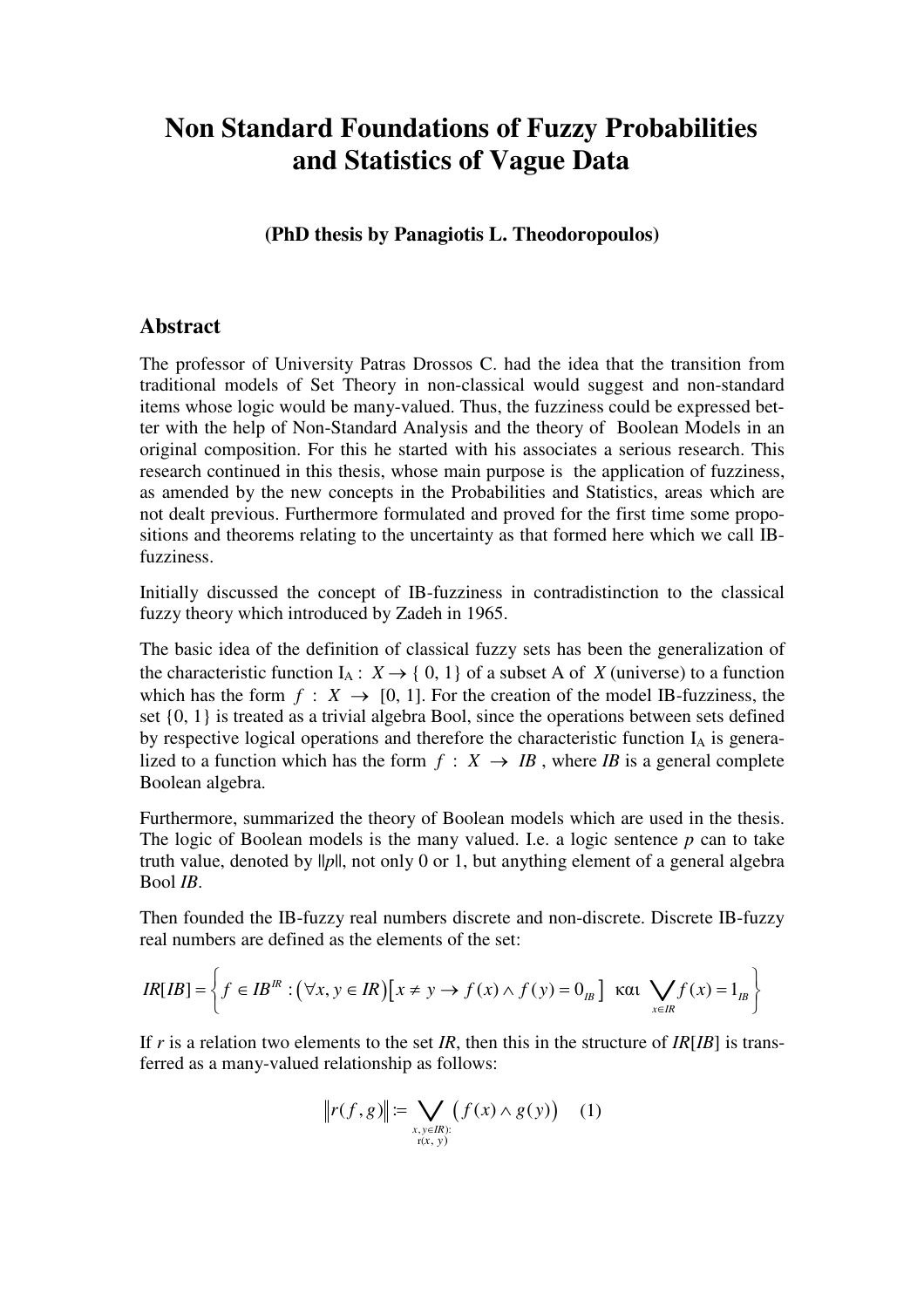This creates the structure of the set *IR*[*IB*], which is said Boolean Power and of course this logic is many-valued.

For to be usable and quantitative informations on the expression of IB-fuzziness as algebra Boole IB we use the algebra Boole IB of a Probabilities algebra (*IB*, *p*), which satisfies the condition of countable chain. Therefore the values of an element of  $IR[IB]$  which are different of  $0<sub>IB</sub>$  are at most countable and thus created the set of discrete IB-fuzzy real numbers which is denoted by *IR*[*IB*]. By completeness of the set *IR*[*IB*] we take the non-discrete IB-fuzzy real numbers. The set of all IB-fuzzy real numbers denoted by the symbol  $IR^*$ . Completing the foundation of IB-fuzzy real numbers we define the function of the standard part where each IB-fuzzy real number corresponding to a real number.

The core of the thesis is the **Boolean non-Standard Frame** creation gated within which is the study of the IB-fuzziness. All mathematics items related to the set of real numbers (sets, functions etc.) belong to the superstructure *V*(*IR*), which has a base set the *IR* and inductively defined as follows:

$$
V_0(IR):=IR
$$

$$
V_{\kappa+1}(IR) := V_{\kappa}(IR) \cup P(V_{\kappa}(IR)), \ \forall \kappa \in IN
$$

and

$$
V(IR) := \bigcup_{n \in IN} V_n(IR)
$$

The atomic types of superstructure  $V$ (*IR*) are the types of equality "=" and of belonging "∈" and the logic his is the two-valued logic.

Similarly, all IB-fuzzy mathematics objects associated with IB-fuzzy real numbers belong to the superstructure  $V^{(B)}(IR^*)$ , which inductively defined as follows:

$$
V_0^{(IB)}(IR^{\#}) \coloneqq IR^{\#}
$$

$$
V_{n+1}^{(IB)}(IR^{\#}) := \left\{ f : \, Fun(f) \, \text{ we } \, dom(f) \subseteq \bigcup_{\kappa=0}^{n} V_{\kappa}^{(IB)}(IR^{\#}) \, \text{ we have } \, ran(f) \subseteq IB \, \right\}, \, \forall n \in IN
$$

and

$$
V^{(IB)}(IR^*)\coloneqq \bigcup_{n\in I\!N}V_n^{(IB)}(IR^*).
$$

The superstructure  $V^{(B)}(IR^*)$  is many-valued and the truth values for the atomic types of equality "=" and of belonging "∈" are defined as follows:

The equality in the set  $IR^*$  as in (1), while in  $V^{(IB)}(IR^*)$  -  $IR^*$  with the relationship: